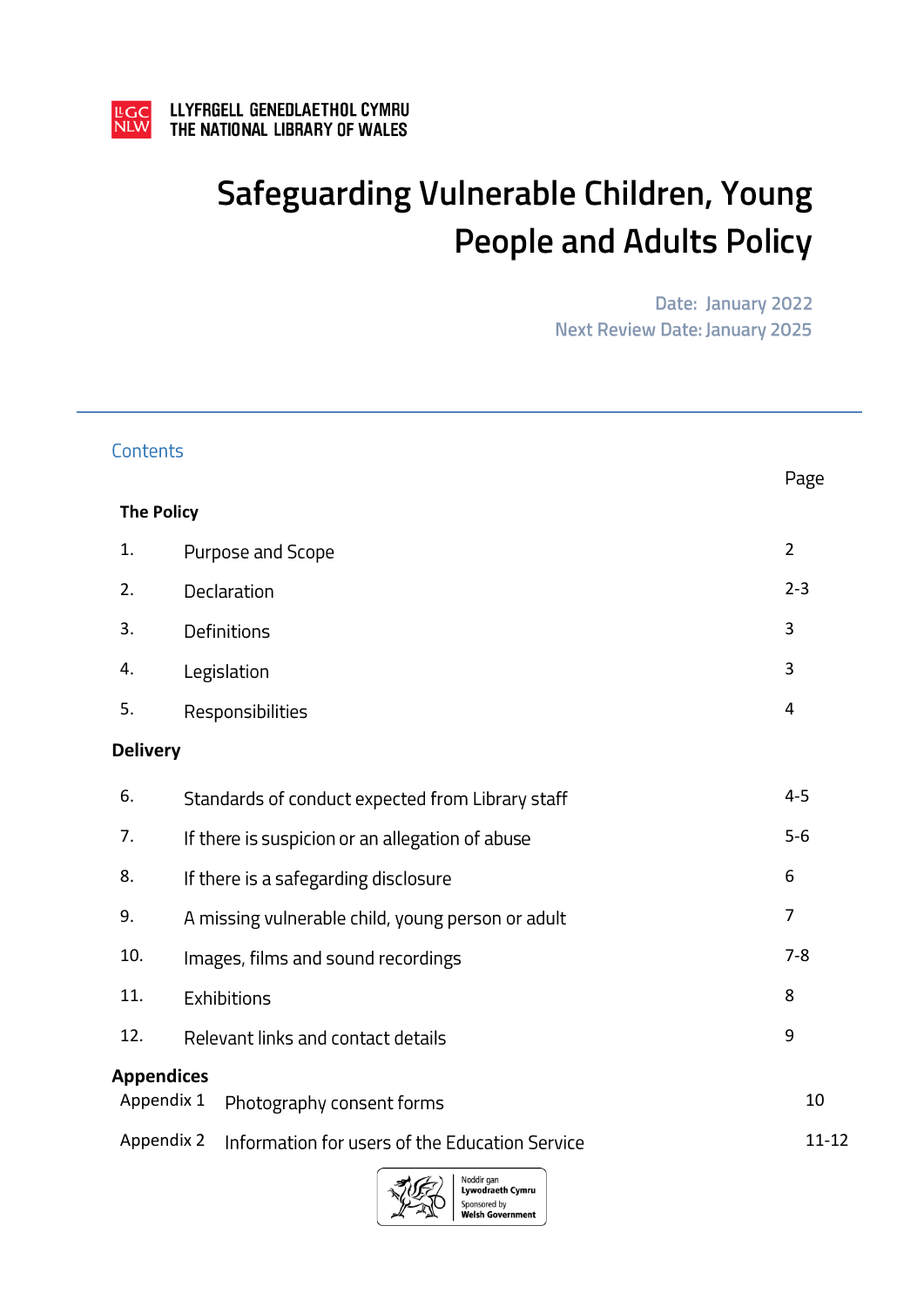# The Policy

# 1. Purpose and Scope

- 1.1. This policy and delivery document is provided for National Library of Wales (the Library) staff as guidance for interacting with any vulnerable children, young people or adults who are either visiting the Library, or participating in activities involving the Library. Its purpose is to foster a safe and welcoming environment and to ensure that all users have a positive experience.
- 1.2. It outlines our policy for safeguarding vulnerable children, young people and adults using the Library's services. It does this by:
	- Providing consistent processes for dealing with potential safeguarding issues.
	- Setting the overall standards expected from staff when engaging with vulnerable children, young people and adults.
	- Providing guidelines for staff welcoming children to the Library as part of an organised visit, or staff delivering outreach activities or online activities.
	- Providing guidance for staff who are supervising or accompanying children undertaking work experience at the Library.
	- Outlining the course of action for staff in response to a safeguarding disclosure, incident or allegation.
	- Identifying the procedures to be followed by our staff when taking and using still or moving images or sound recordings of children and young people.
	- Promoting the safety and well-being of Library staff working with vulnerable children, young people and adults.
- 1.3. This policy will apply to all members of staff employed by the Library. It applies to any activities at the Library, online activities, outreach activities and events at other locations.
- 1.4. The Library will always refer any child protection issues to the relevant agencies. If a matter arises which we believe could lead to criminal proceedings, we will contact the police.

## 2 Declaration

- 2.1 The Library is committed to safeguarding the welfare of vulnerable children, young people and adults who visit us or participate in any activities involving the Library.
- 2.2 The Library has a legal and moral duty to safeguard all visitors, and to ensure that the highest level of care is provided for those who are most vulnerable.
- 2.3 The Library is a 'Public Building' and is openly accessible to all. As a result, our staff need support and information in order to effectively deliver our policy statement.
- 2.4 The well-being of vulnerable children, young people and adults is paramount, and everyone has the right to be protected from abuse, whatever their age, disability, gender, race, religion or belief or sexuality.
- 2.5 Any allegation or suspicion of abuse will be taken seriously and will be responded to in a relevant way and with immediate effect.
- 2.6 We will ensure that all members of staff, contractors and volunteers understand what constitutes appropriate behaviour and how to respond appropriately, and that they understand that they have a duty to report any concerns to the relevant place.
- 2.7 In applying the policy and taking action, the Library promotes the safety and well-being of all vulnerable children, young people, and adults in order to enable them to participate in any Library activities in a safe, enjoyable and inclusive environment.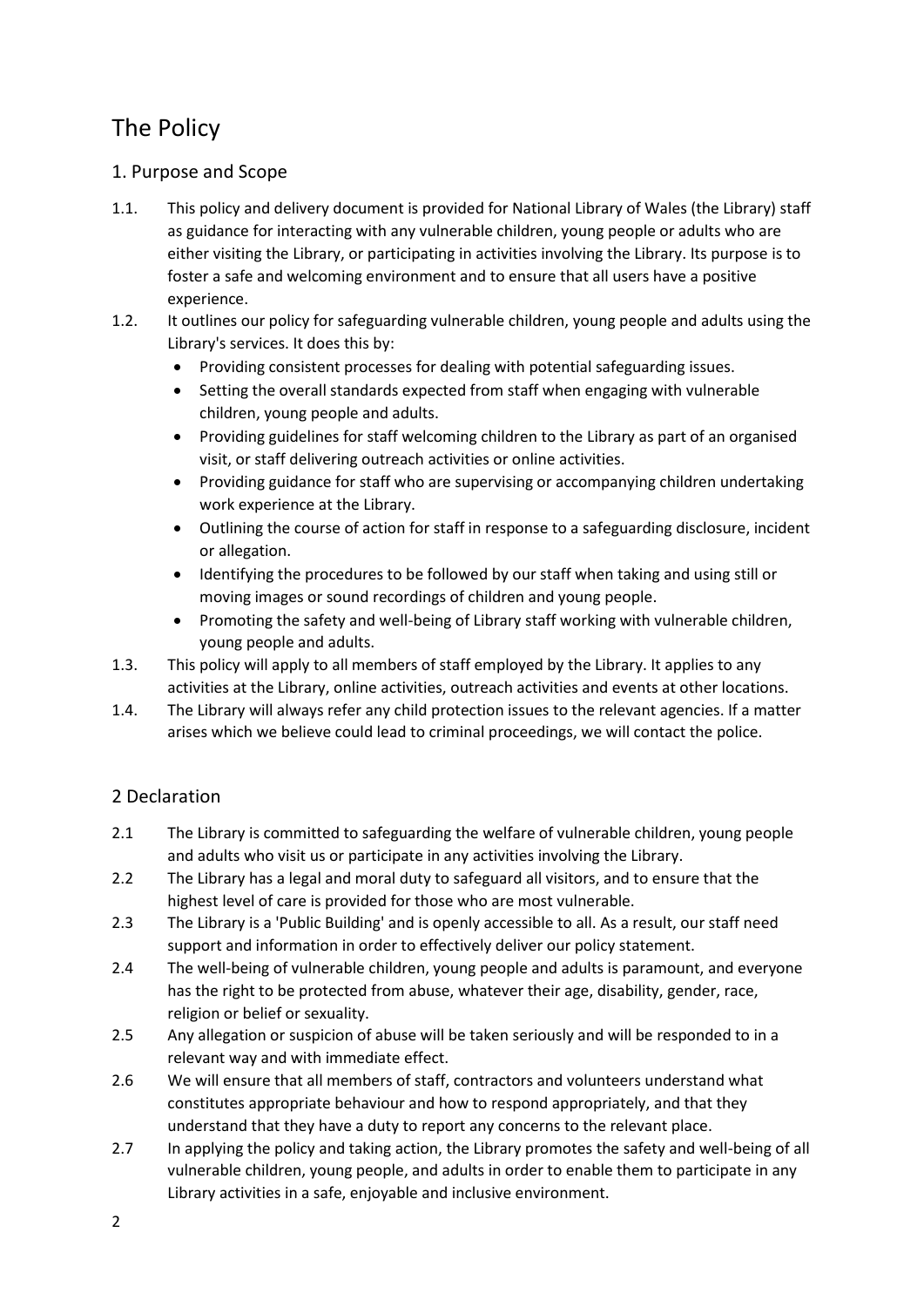## 3 Definitions

- 3.1 A child can be any young person who has not yet reached their  $18<sup>th</sup>$  birthday.
- 3.2 A vulnerable adult can be any person aged 18 or over who needs, or may need, community care services as a result of:
	- a learning disability or a physical disability;
	- mental health issues;
	- a sensory impairment:
	- substance or alcohol dependency;
	- age or illness and cannot care for themselves; or
	- not being able to protect themselves from substantial harm or serious exploitation.
- 3.4 Abuse can be defined as domestic, neglect, physical, psychological or emotional, financial or material, sexual, self-neglect and slavery.
- 3.5 Possible sources of abuse could include:
	- abuse by members of the public;
	- abuse by Library staff;
	- abuse by a spouse, partner or child;
	- abuse by parents;
	- self-harm: or
	- the abuse of peers or bullying. Children are vulnerable to abuse by their peers and abuse of this nature should always be regarded as seriously as abuse by adults. Peer abuse should never be disregarded as usual behaviour between young people.

## 4 Legislation

- 4.1 The Social Services and Well-being Act (Wales) 2014, that came into effect in April 2016, sets out the legal framework for Social Services provision in Wales. Local Safeguarding Children Boards coordinate and ensure the efficacy of child protection and the promotion of child welfare.
- 4.2 The Disclosure and Barring Service (DBS) assists employers with safer recruitment decisions and supports them to prevent inappropriate individuals from working with vulnerable groups, including vulnerable children, young people or adults.

## 5 Responsibilities

- 5.1 The Library's Human Resources Unit is responsible for the administrative procedures involved with the recruitment, selection and induction of staff, and for advising on any disciplinary action.
- 5.2 Line managers will monitor the policy in practice and take appropriate action should the policy be breached within their area of responsibility.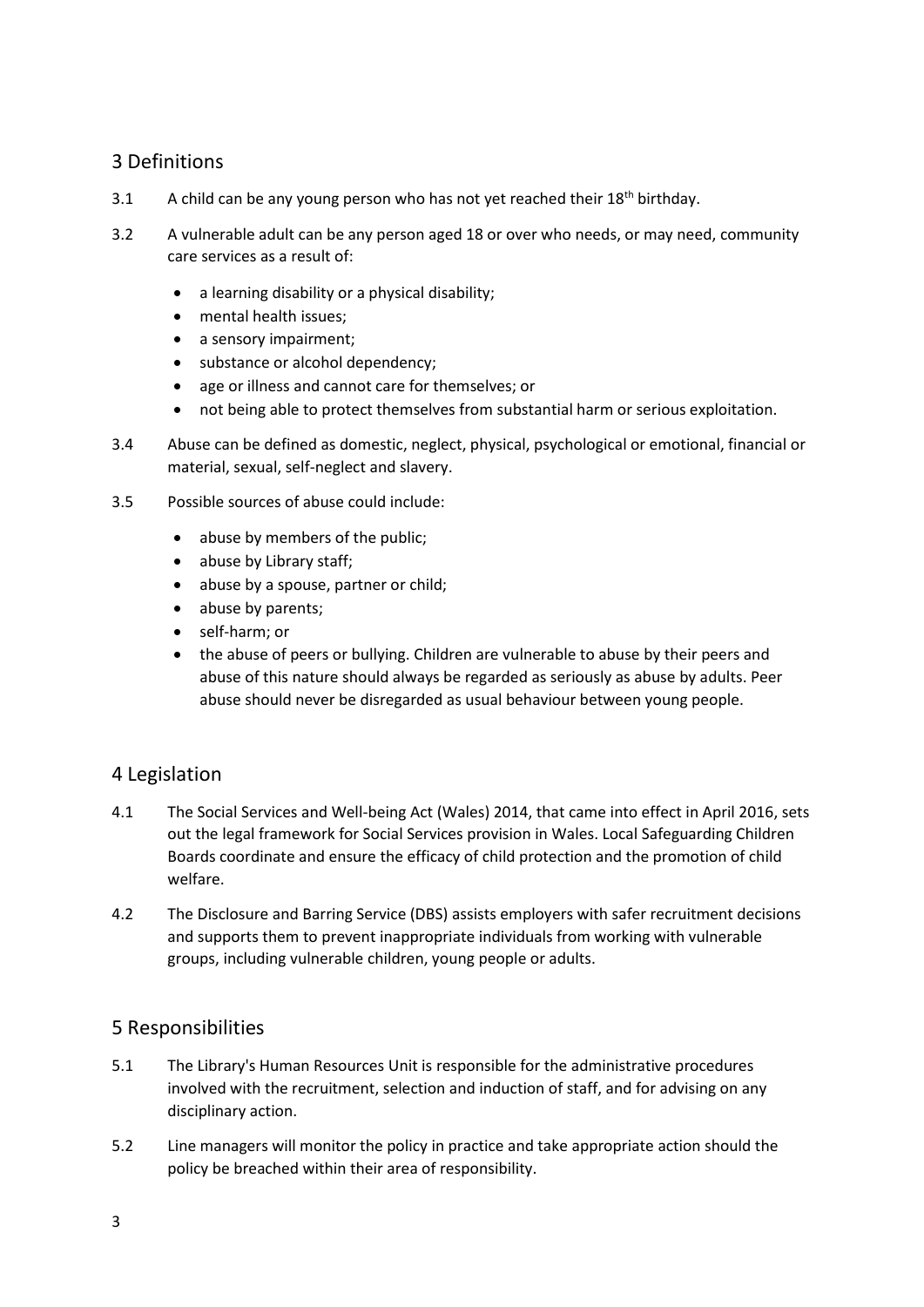- 5.3 The Library's Head of Learning and Engagement and Human Resources Manager (Safeguarding Officers) are responsible for overseeing this policy and for taking the following action should there be any safeguarding disclosures, incidents or allegations:
	- assess the information promptly and with due care, requesting further clarification or information on the matter as appropriate;
	- consult with a statutory child protection agency in the first instance, such as the local social services department, the Local Health Board, or the NSPCC's helpline in order to weigh-up any doubts or uncertainties surrounding the concerns;
	- refer the issue formally to a statutory child protection agency or the police.
- 5.4 In the absence of the Safeguarding Officers, the Manager of the Education Service and Lifelong Learning Manager will deputise on their behalf (Deputies).
- 5.5 All members of staff are responsible for maintaining appropriate standards of behaviour and recording any incidents that breach the expected conduct. The Safeguarding Officer or Deputy should be informed of any reasonable concerns or suspicions.
- 5.7 It is not up to Library staff to decide whether or not abuse has occurred. This is the role of the social services department with legal responsibility, or the police. The NSPCC also has powers to investigate any child protection concerns.

# Delivery

## 6 Standards of conduct expected from Library staff

- 6.1 You should act in the following way:
	- if a vulnerable child, young person or adult seems to be in distress, approach them and ask if they need help;
	- ask for the support of a colleague or supervisor where appropriate;
	- be aware of the possible risks and any suspicious situations;
	- keep an eye out for vulnerable children, young people or adults who appear to be alone - inform Reception or the security desk near the Main Hall of any lost or missing persons;
	- keep any lost person in a public and visible place;
	- act professionally at all times;
	- be aware of the possible perception of the situation, and try to avoid any situations that could appear to be suspicious;
	- challenge any visitors that you see taking any images or recordings of children, other than their own children, and ask them to stop unless they have the permission of the parent or school to do so;
	- immediately inform the Safeguarding Officer or Deputy of any allegation (or suspicion) of abuse or inappropriate behaviour.
- 6.2 You should not, under any circumstances, do any of the following:
	- engage in physical games or horseplay,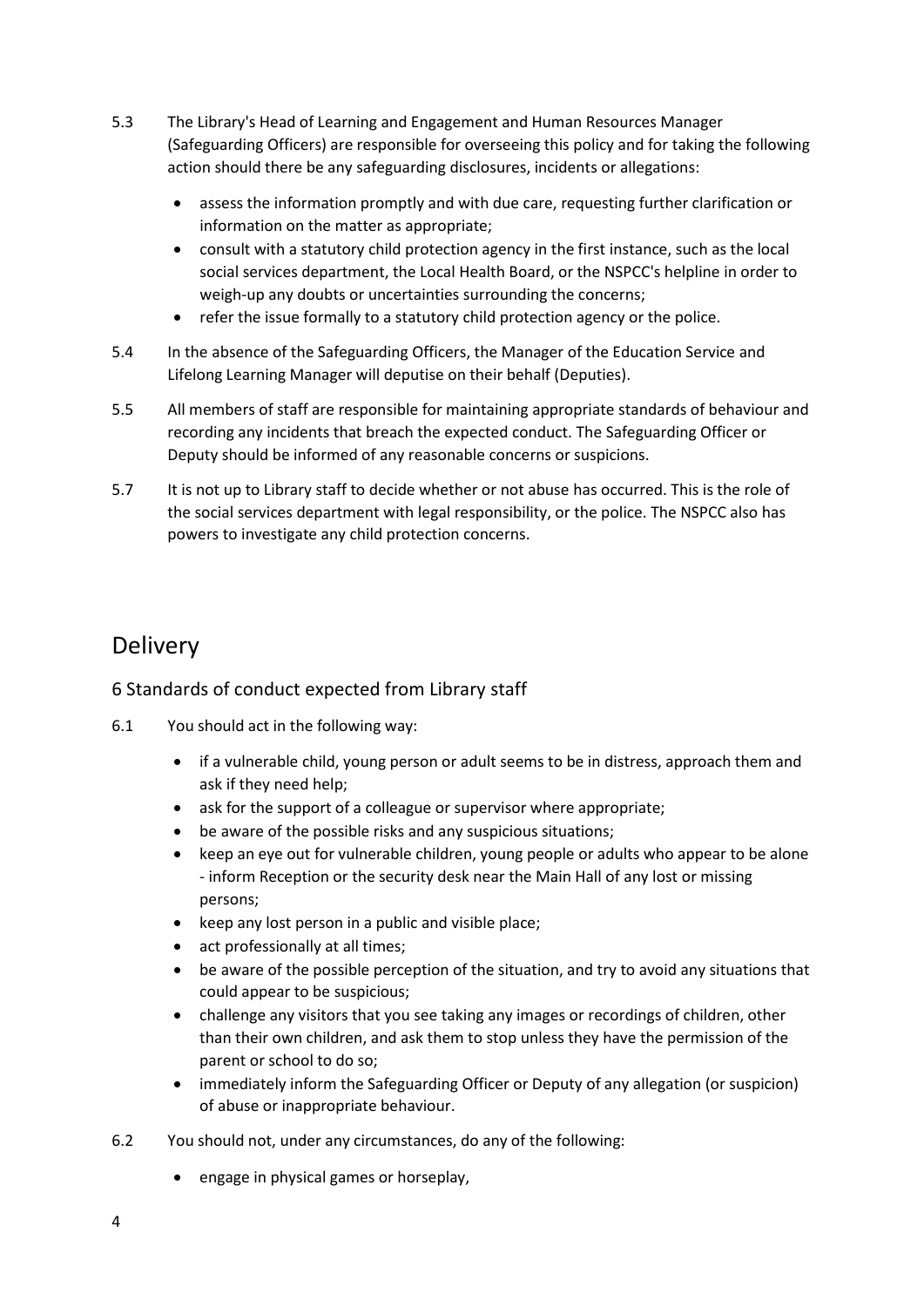- restrain or hold back any person physically, other than in extreme circumstances (e.g., to prevent injury or damage to property or to the collections, or to prevent a theft) and even then, use as little force as possible;
- make sexually suggestive comments to any visitor;
- use indecent or abusive language;
- physically attack or abuse any visitor;
- touch any one in an inappropriate way nor allow that to happen;
- do anything of a personal nature for children if they are able to do it themselves or if a parent / leader is able to do it for them;
- share personal information including email addresses, social media account details or phone numbers with any child or young person;

6.3 Unless there is an emergency, we strongly recommend that staff do not do any of the following:

- go to the toilet with a child unless there another adult (including a parent, teacher or group leader) is present or gives permission for you to do so
- spend time with a vulnerable child, young person or adult who is alone. If you are alone with a vulnerable child, young person or adult ensure that you are clearly visible to others. You should avoid being alone in a vehicle with vulnerable children, young people and adults wherever possible although this will not always be practical e.g., when escorting young people on work experience.
- 6.4 Staff are expected to maintain these standards of behaviour at all times when engaging with vulnerable children, young people or adults at the Library, in outreach activities or in online activities.

#### 7 If there is suspicion or an allegation of abuse

Staff suspecting that a vulnerable child, young person or adult has been abused must adhere to the following.

- 7.1 Confidentiality cannot be guaranteed to the member of staff nor vulnerable child, young person or adult in a situation of this nature, although our overall rules on the protection of sensitive data will apply. As outlined below, any information collected when working with children or families should only be shared on a need-to-know basis.
- 7.2 A member of staff should immediately report to a Safeguarding Officer or Deputy in the following instances:
	- they suspect that a vulnerable child, young person or adult has been abused or is at risk of abuse;
	- they receive information about abuse;
	- they receive a complaint from a member of the public about issues involving the protection of vulnerable children, young people and adults at the Library;
	- there is a direct allegation against them.
- 7.3 A Safeguarding Officer or Deputy will conduct an initial assessment and immediately take the necessary action to protect the child, young person or adult at risk. This can include informing the relevant authorities immediately or in due course.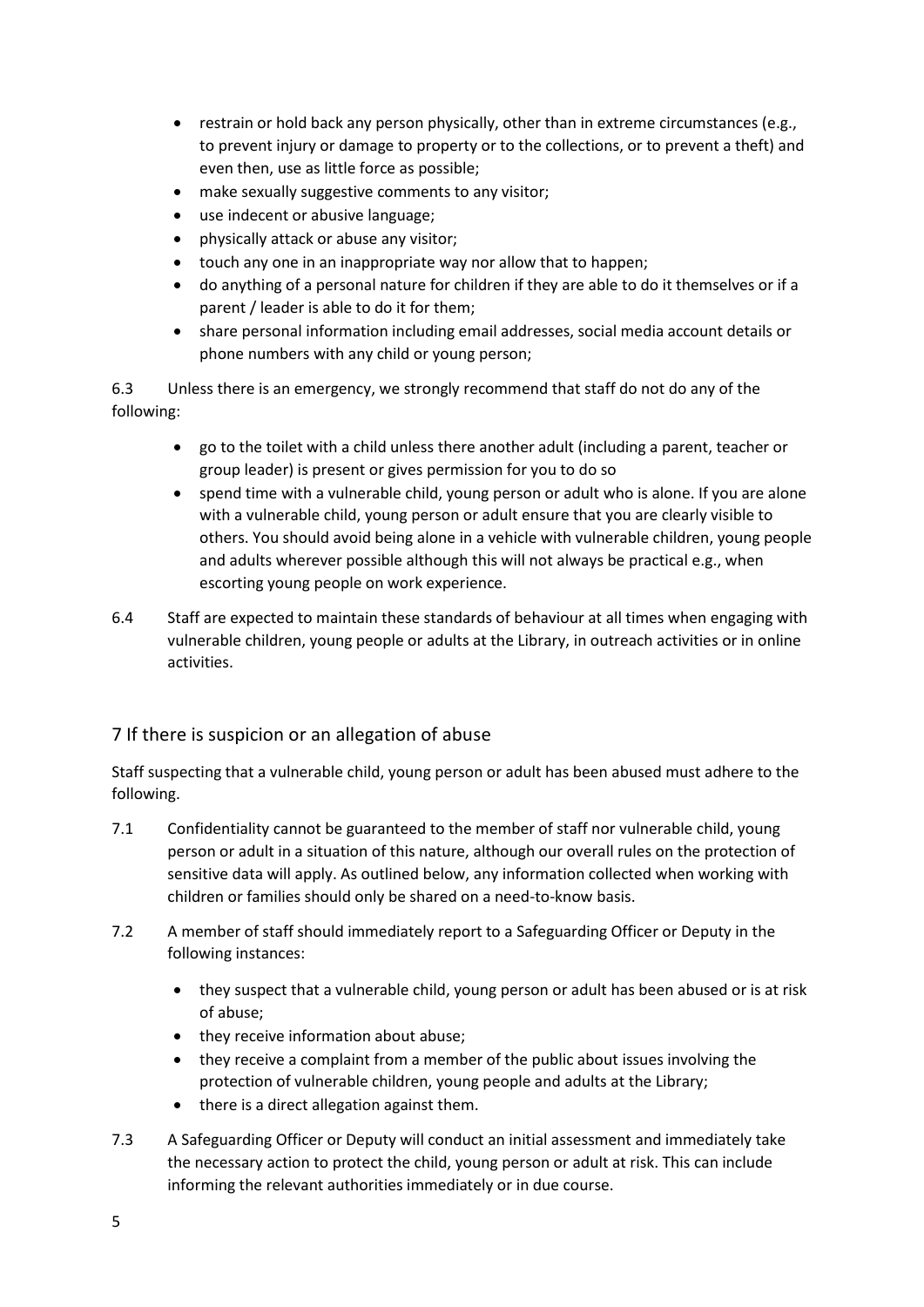- 7.4 The member of staff must not in any way investigate the matter themselves.
- 7.5 If a member of staff has a direct allegation against them, they will be removed from those duties until the issue has been investigated according to the Library's Disciplinary Policy and Procedure. The member of staff will be offered support and will be encouraged to contact a trade union representative if they are a union member.
- 7.6 If the allegation involves another member of staff, the Human Resources Manager will launch an investigation, according to the Library's Disciplinary Policy and Procedure.
- 7.7 If the allegation involves a visitor or member of the public, the Safeguarding Officer or Deputy will consider whether or not there are reasonable grounds for prohibiting the visitor from visiting the Library until an appropriate investigation can be conducted. In some cases, direct police involvement can be appropriate or necessary.
- 7.8 If the vulnerable child, young person or adult involved is a member of an organised group, a Safeguarding Officer or Deputy will advise the group's designated leader and make every effort to agree on the appropriate action.
- 7.9 If the vulnerable child, young person or adult involved is with a family member or other responsible adult, the Safeguarding Officer or Deputy will consult with that individual and make every effort to agree on the appropriate action, unless that person is implicated in the disclosure. In these circumstances, the police and / or Social Services will be informed.

#### 8 If there is a safeguarding disclosure

- 8.1 If a member of staff is informed by a vulnerable child, young person or adult that they, or another child, young person or adult, are being abused, they should:
	- Listen actively to the child, young person or adult and assure them that what they have said will be taken seriously.
	- Encourage them to talk, without exhorting them or asking leading questions.
	- Allow the child, young person or adult to speak Welsh if this is more comfortable for them. If the member of staff cannot hold the conversation in Welsh, they should explain that and offer to get another colleague who can do so.
	- Not interrupt when they are recalling incidents.
	- Not make them repeat their account of what happened.
	- Explain the steps that have to be taken in a way that is appropriate to the age and understanding of the child or adult.
	- Alert them to the fact that they cannot promise to keep the information disclosed a secret as they need to report it, and that reporting concerns is not a betrayal of their trust.
	- Write down what they have been told, using the child, young person or adult's s exact words if possible.
	- Note the date, the time, the location and the people present when the disclosure was made.
	- Report concerns to the Safeguarding Officer or Deputy.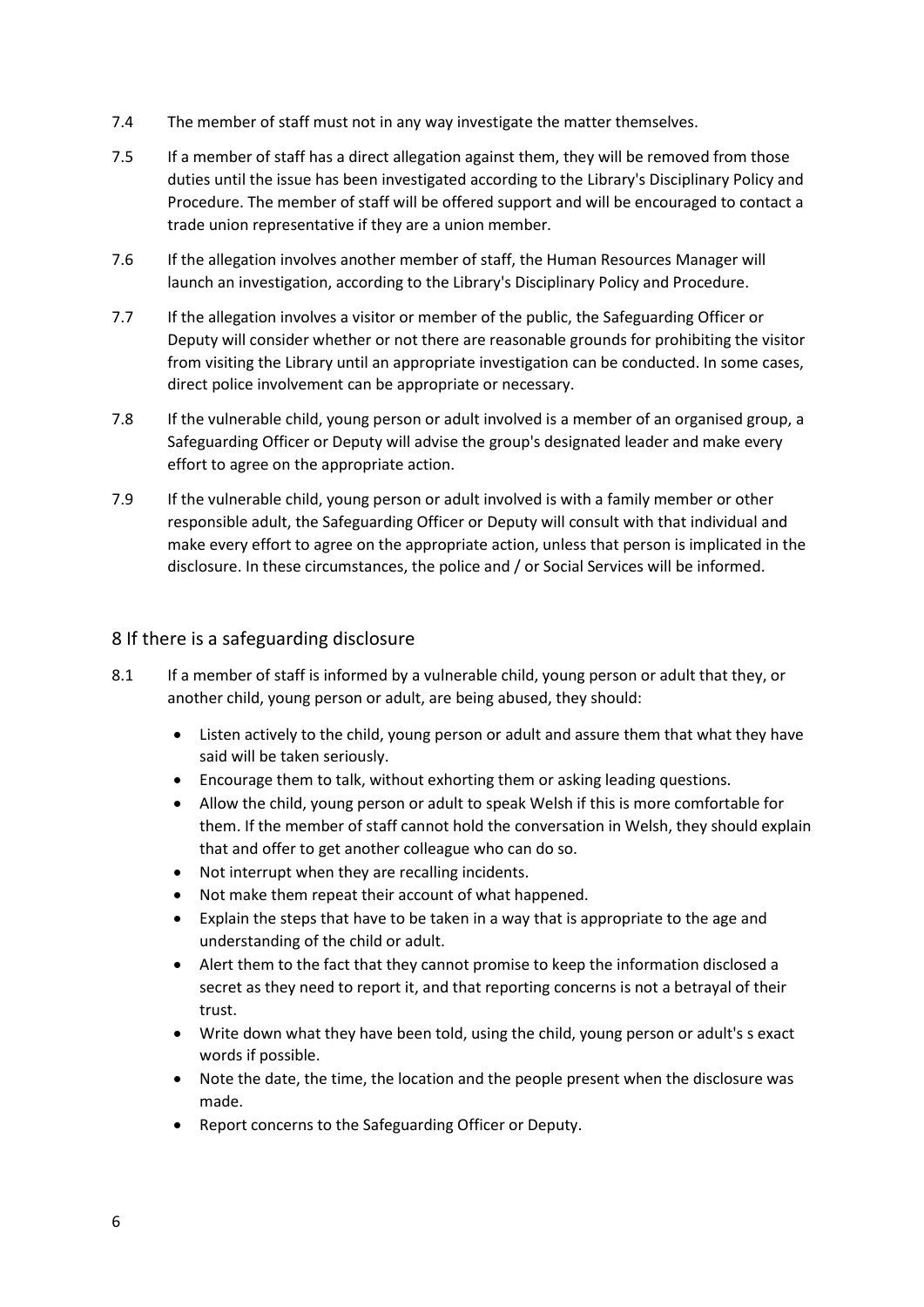#### 9 A missing vulnerable child, young person or adult

- 9.1 If you are told that a vulnerable child, young person or adult visiting the Library, but not part of a formal visit, is missing, inform Reception or the security desk near the Main Hall immediately, providing as many of the following details as possible:
	- the name of the vulnerable child, young person or adult,
	- the age of the vulnerable child, young person or adult,
	- the address of the vulnerable child, young person or adult / name of school or college,
	- a physical description of the vulnerable child, young person or adult (height, hair colour, clothing etc.),
	- where the vulnerable child, young person or adult was last seen,
	- when the vulnerable child, young person or adult was last seen,
- 9.2 If the vulnerable child, young person or adult who is missing has come to the Library as part of a formal visit e.g., Education Service activity, inform the staff of that particular service.
- 9.3 When Library security staff receive information that a vulnerable child, young person or adult is missing, they should:
	- circulate the name, description and information about the location where the missing person was last seen, on the security radio.
	- conduct a search of the Library's CCTV system, starting with the last place the missing person was seen.
- 9.4 If the vulnerable child, young person or adult is not found following a thorough search, the Safeguarding Officer or Deputy will contact the Police.
- 9.5 If the vulnerable child, young person or adult themselves tell a staff member that they are lost, the staff member should follow the procedure above and stay with the vulnerable child, young person or adult until they are claimed, or they can be handed over to the event organisers or the police.
- 9.6 If a staff member is alone with the vulnerable child, young person or adult, they should ensure that they remain in a public place where they can be seen and heard.

#### 10 Images, films and sound recordings

- 10.1 If a member of staff wishes to use a still or moving image or sound recording of a child or young person, then they should first obtain the permission of the child or young person's parent or guardian by asking them to fill-in a consent form (Appendix 1).
- 10.2 If the child or young person is visiting as part of a school or group, then we should check with the school or group to ensure that we have obtained the permission of the parent or guardian for the Library to use the image, film or sound recording.
- 10.3 The Library's Education Service maintains a central collection of images, films or recordings of children and young people.
- 10.4 Guidelines on the storage of images, films or sound recordings of children and young people and retaining consent forms, form part of the Library's GDPR processes [https://www.library.wales/about-nlw/governance/general-data-protection-regulation](https://www.llyfrgell.cymru/am-llgc/llywodraethiant/rheoliad-cyffredinol-gwarchod-data) .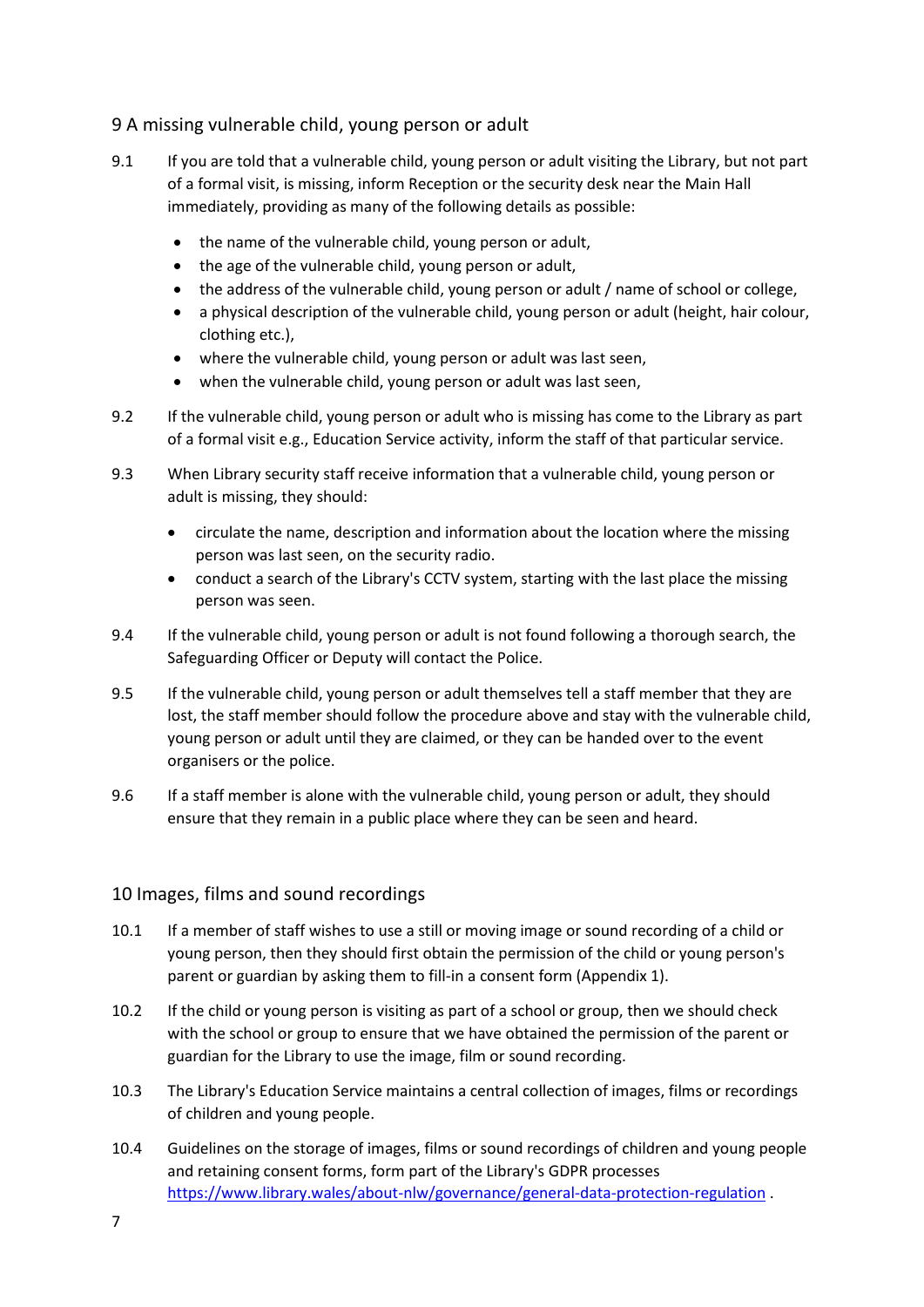- 10.5 Images or sound recordings can be used for various purposes, including presentations, reports, promotional materials (e.g., flyers, posters, exhibition panels), the media, on websites and social media channels.
- 10.6 If a consent form is not obtained, any images or sound recordings of the child will be destroyed or deleted.

#### 11 Exhibitions

- 11.1 Some exhibitions at the Library, in external locations or online can include images, text or screen and sound items that are considered inappropriate and unsuitable for children and young people.
- 11.2 Inappropriate or unsuitable content refers to anything that contains information or images that could cause a child or young person distress, e.g.:
	- Still or moving images of a sexual nature, sexually explicit language or images of naked people;
	- Inappropriate language;
	- Images or other graphic items that include violence, or descriptions of violence, cruelty or violent behaviour.
- 11.3 If an exhibition contains content that is deemed inappropriate or unsuitable for children and young people, there will be explicit signs to state this in order to warn users;
- 11.4 If the exhibition is a physical exhibition, the Library's Exhibitions Team, or the curators of the exhibition if it is curated by another member of Library staff, will be responsible for drawing attention to this fact;
- 11.5 If an online exhibition has content that is considered inappropriate and unsuitable for children and young people, the person responsible for organising the exhibition will also be responsible for drawing attention to this;
- 11.6 Signs warning the public of content that is considered inappropriate or unsuitable for children and young people can be signs outside the exhibition, signs on the exhibition's web page or a warning in promotional materials.

#### 12 Relevant links and contact details

All Wales Child Protection Guidelines

[https://www.childreninwales.org.uk/wp-content/uploads/2013/10/9411.23144.file\\_.eng\\_.pdf](https://www.childreninwales.org.uk/cy/polisi-document/canllawiau-amddiffyn-plant-cymru-gyfan-2008/)

#### NSPCC

[https://www.nspcc.org.uk/about-us/what-we-do/wales/](https://www.nspcc.org.uk/about-us/what-we-do/wales/cymru/)

NSPCC Helpline

0808 800 5000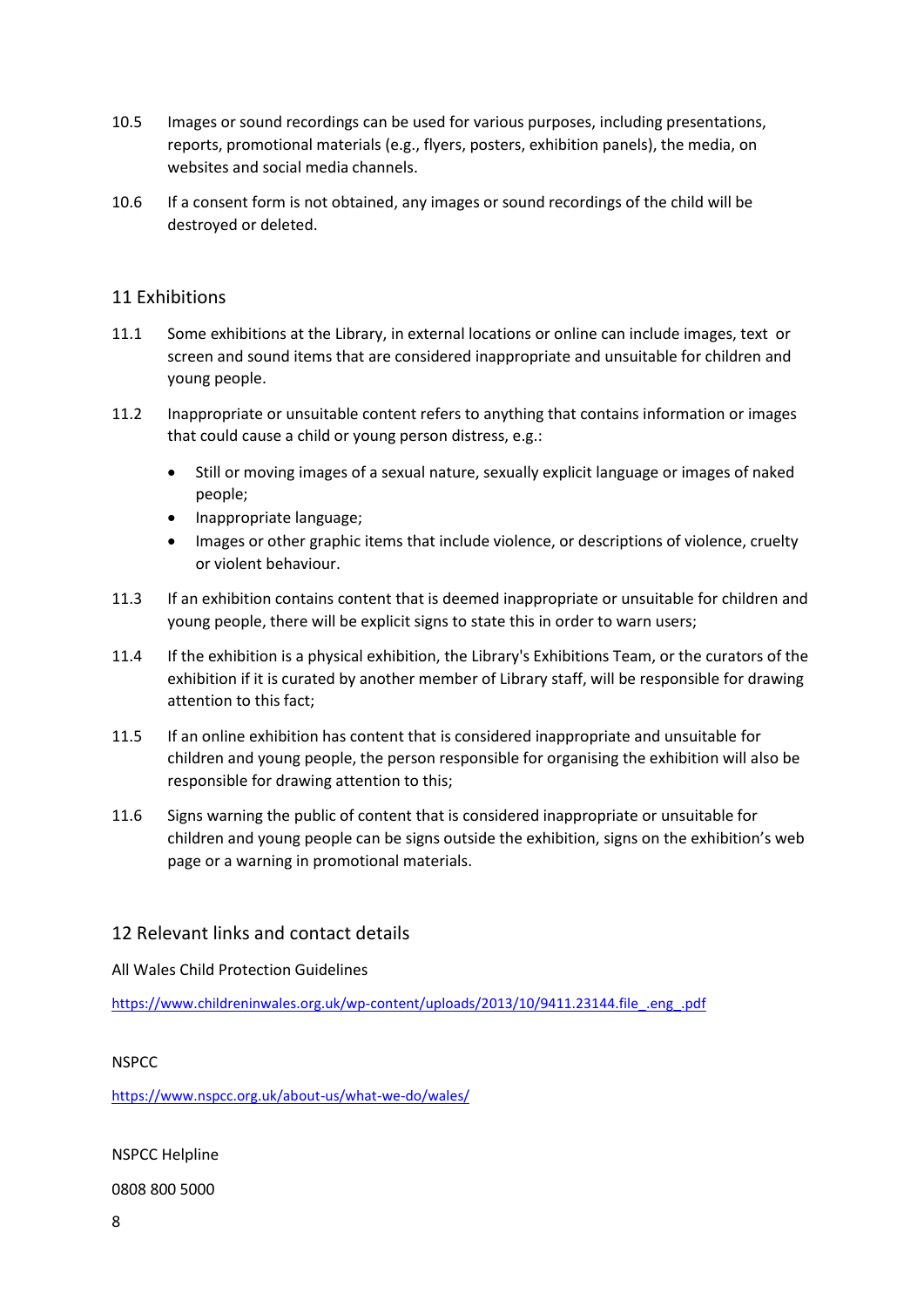#### Dyfed-Powys Police

[https://www.dyfed-powys.police.uk/contact/af/contact-us/](https://www.dyfed-powys.police.uk/cy/cysylltwch-a-ni/)

Worried about an Adult or Child (Safeguarding) - Ceredigion County Council

[https://www.ceredigion.gov.uk/resident/social-care-wellbeing/feeling-safe/worried-about-an-adult-or-child-safeguarding/](https://www.ceredigion.gov.uk/preswyliwr/lles-a-gofal/teimlon-ddiogel/poeni-am-oedolyn-neu-blentyn-diogelu/)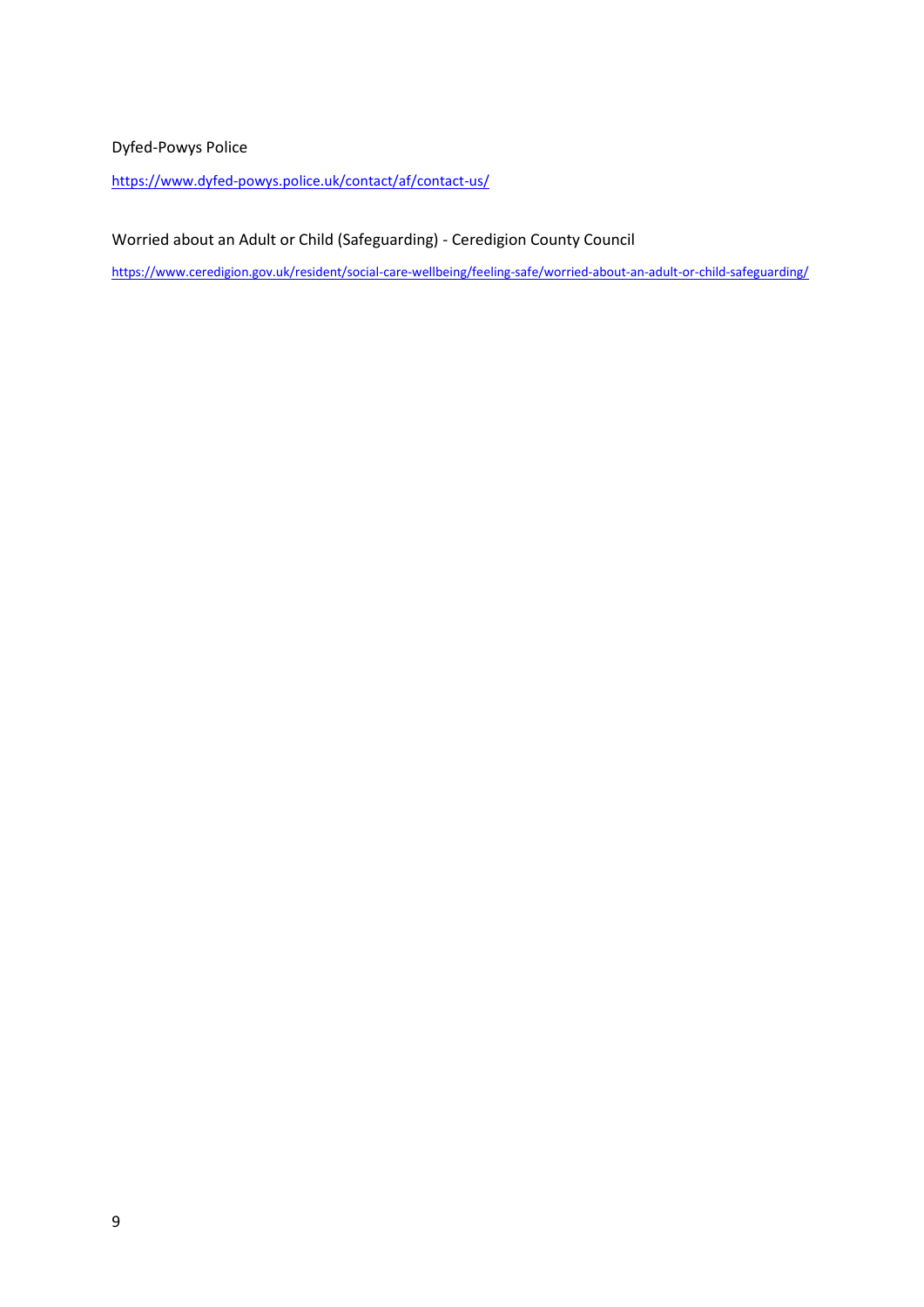# Appendix 1: 1 – Photography Consent Forms



# LLYFRGELL GENEDLAETHOL CYMRU<br>THE NATIONAL LIBRARY OF WALES

Consent Form - Child

#### **PERMISSION TO USE IMAGES OF A CHILD**

The National Library of Wales recognises the importance of the safety and well-being of the children participating in its activities. In accordance with the Library's Child Safety policy, we will never use images of children participating in Library activities without permission from a parent/guardian.

| Event                                                                                                                                                                                                                                                                          |                                                                                                                                                                                                                                                                                           |                                                                                                                                                                                                                                                                                                                                                                                                                                                                                                             |        |      |  |
|--------------------------------------------------------------------------------------------------------------------------------------------------------------------------------------------------------------------------------------------------------------------------------|-------------------------------------------------------------------------------------------------------------------------------------------------------------------------------------------------------------------------------------------------------------------------------------------|-------------------------------------------------------------------------------------------------------------------------------------------------------------------------------------------------------------------------------------------------------------------------------------------------------------------------------------------------------------------------------------------------------------------------------------------------------------------------------------------------------------|--------|------|--|
| Name of child                                                                                                                                                                                                                                                                  |                                                                                                                                                                                                                                                                                           |                                                                                                                                                                                                                                                                                                                                                                                                                                                                                                             |        |      |  |
| <b>Name of Parent/Guardian</b>                                                                                                                                                                                                                                                 |                                                                                                                                                                                                                                                                                           |                                                                                                                                                                                                                                                                                                                                                                                                                                                                                                             |        |      |  |
| <b>Contact details</b>                                                                                                                                                                                                                                                         |                                                                                                                                                                                                                                                                                           | Tel:                                                                                                                                                                                                                                                                                                                                                                                                                                                                                                        | Email: |      |  |
| <b>Statement</b>                                                                                                                                                                                                                                                               | I hereby give my permission for The National Library of Wales to use images of my child,<br>partly or wholly, as a photograph or as part of a video, for the purposes of recording,<br>marketing and promoting the Library, including printed publications, electronically and<br>online. |                                                                                                                                                                                                                                                                                                                                                                                                                                                                                                             |        |      |  |
| <b>Signed by Parent/Guardian</b>                                                                                                                                                                                                                                               |                                                                                                                                                                                                                                                                                           |                                                                                                                                                                                                                                                                                                                                                                                                                                                                                                             |        | Date |  |
| <b>Data Protection</b>                                                                                                                                                                                                                                                         | For                                                                                                                                                                                                                                                                                       | Your personal data is collected for use solely by The National Library of Wales. We will<br>process your data based on your permission, and it will not be shared with any third<br>parties. Your personal data and the original copy will be kept for 5 years following the<br>end of the current calendar year, and the Library will archive a small selection of images.<br>https://www.library.wales/about-<br>further<br>information.<br>go<br>to<br>nlw/governance/general-data-protection-regulation |        |      |  |
| The National Library of Wales will take steps to ensure that the use of the images conforms to the<br>conditions listed in the above statement. Should you become aware that these images are being used in<br>inappropriate ways, you should contact the Library immediately. |                                                                                                                                                                                                                                                                                           |                                                                                                                                                                                                                                                                                                                                                                                                                                                                                                             |        |      |  |
| Name of NLW member of<br>staff                                                                                                                                                                                                                                                 |                                                                                                                                                                                                                                                                                           |                                                                                                                                                                                                                                                                                                                                                                                                                                                                                                             |        |      |  |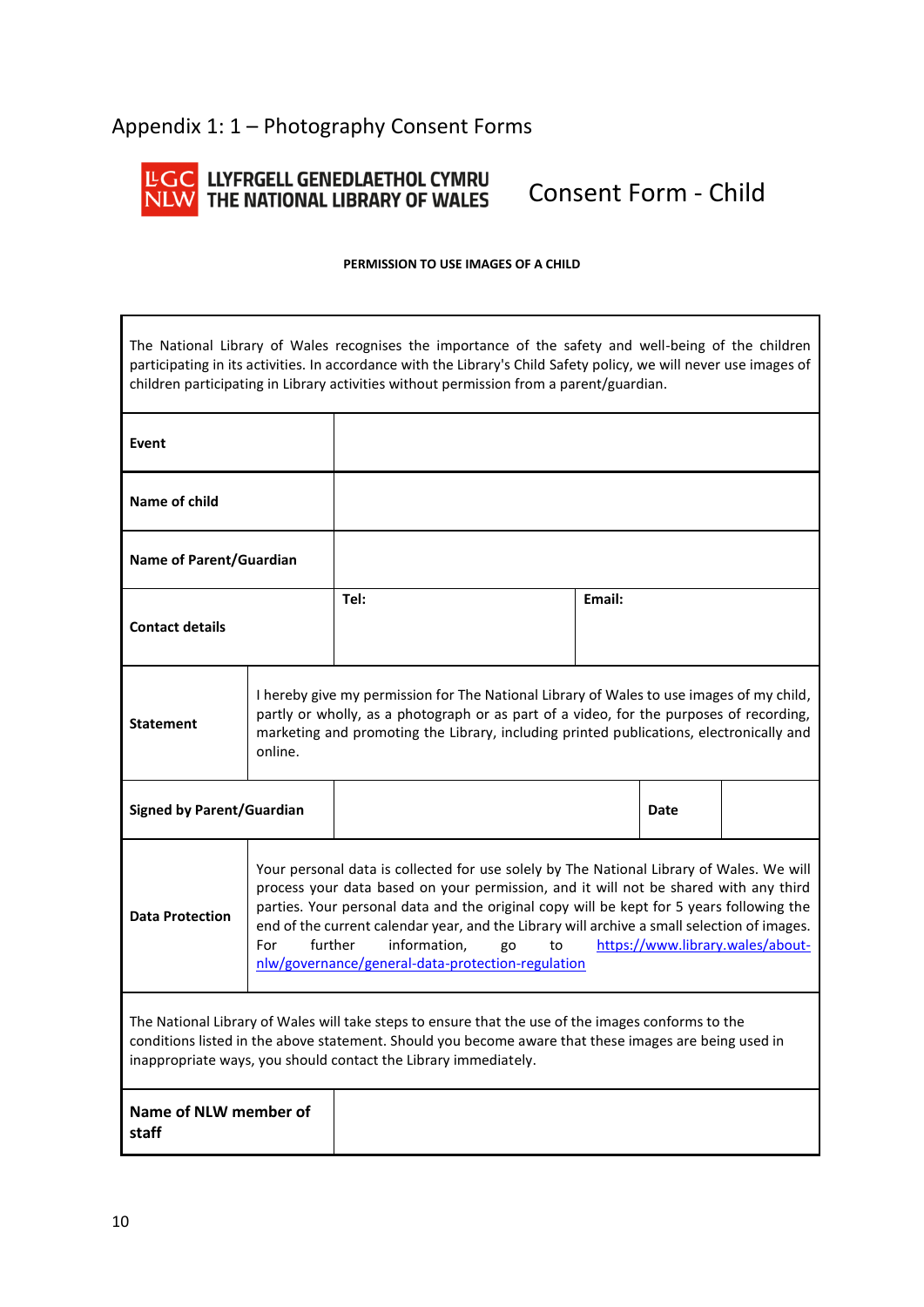

#### **TEACHER'S PERMISSION TO USE IMAGES OF SCHOOL PUPILS**

The National Library of Wales recognises the importance of the safety and well-being of the children participating in its activities. In accordance with the Library's Child Safety policy, we will never use images of children participating in Library activities without the permission of a parent/guardian.

| Event                                                                                                                                                                                                                                                                                                                                                                                                                                                                                                                                        |                                                                                                                                                                                                                                                                                                        |                |  |      |  |  |  |
|----------------------------------------------------------------------------------------------------------------------------------------------------------------------------------------------------------------------------------------------------------------------------------------------------------------------------------------------------------------------------------------------------------------------------------------------------------------------------------------------------------------------------------------------|--------------------------------------------------------------------------------------------------------------------------------------------------------------------------------------------------------------------------------------------------------------------------------------------------------|----------------|--|------|--|--|--|
| <b>Name of School</b>                                                                                                                                                                                                                                                                                                                                                                                                                                                                                                                        |                                                                                                                                                                                                                                                                                                        |                |  |      |  |  |  |
| <b>Name of Teacher</b>                                                                                                                                                                                                                                                                                                                                                                                                                                                                                                                       |                                                                                                                                                                                                                                                                                                        |                |  |      |  |  |  |
| <b>School Contact Details</b>                                                                                                                                                                                                                                                                                                                                                                                                                                                                                                                |                                                                                                                                                                                                                                                                                                        | Tel:<br>Email: |  |      |  |  |  |
| <b>Statement</b>                                                                                                                                                                                                                                                                                                                                                                                                                                                                                                                             | I hereby confirm that the school named above has received permission from<br>parents/guardians for their child to appear in a photograph/video, partly or wholly, for<br>the purposes of recording, marketing and promoting the Library, including printed<br>publications, electronically and online. |                |  |      |  |  |  |
| <b>Teacher's Signature</b>                                                                                                                                                                                                                                                                                                                                                                                                                                                                                                                   |                                                                                                                                                                                                                                                                                                        |                |  | Date |  |  |  |
| Your personal data is collected for use solely by The National Library of Wales. We will<br>process your data based on your permission, and it will not be shared with any third<br>parties. Your personal data and the original copy will be kept for 5 years following the<br><b>Data Protection</b><br>end of the current calendar year, and the Library will archive a small selection of images.<br>further<br>information,<br>https://www.library.wales/about-<br>For<br>go<br>to<br>nlw/governance/general-data-protection-regulation |                                                                                                                                                                                                                                                                                                        |                |  |      |  |  |  |
| The National Library of Wales will take steps to ensure that the use of the images conforms to the<br>conditions listed in the above statement. Should you become aware that these images are being used in<br>inappropriate ways, you should contact the Library immediately.                                                                                                                                                                                                                                                               |                                                                                                                                                                                                                                                                                                        |                |  |      |  |  |  |
| Name of NLW member of<br>staff                                                                                                                                                                                                                                                                                                                                                                                                                                                                                                               |                                                                                                                                                                                                                                                                                                        |                |  |      |  |  |  |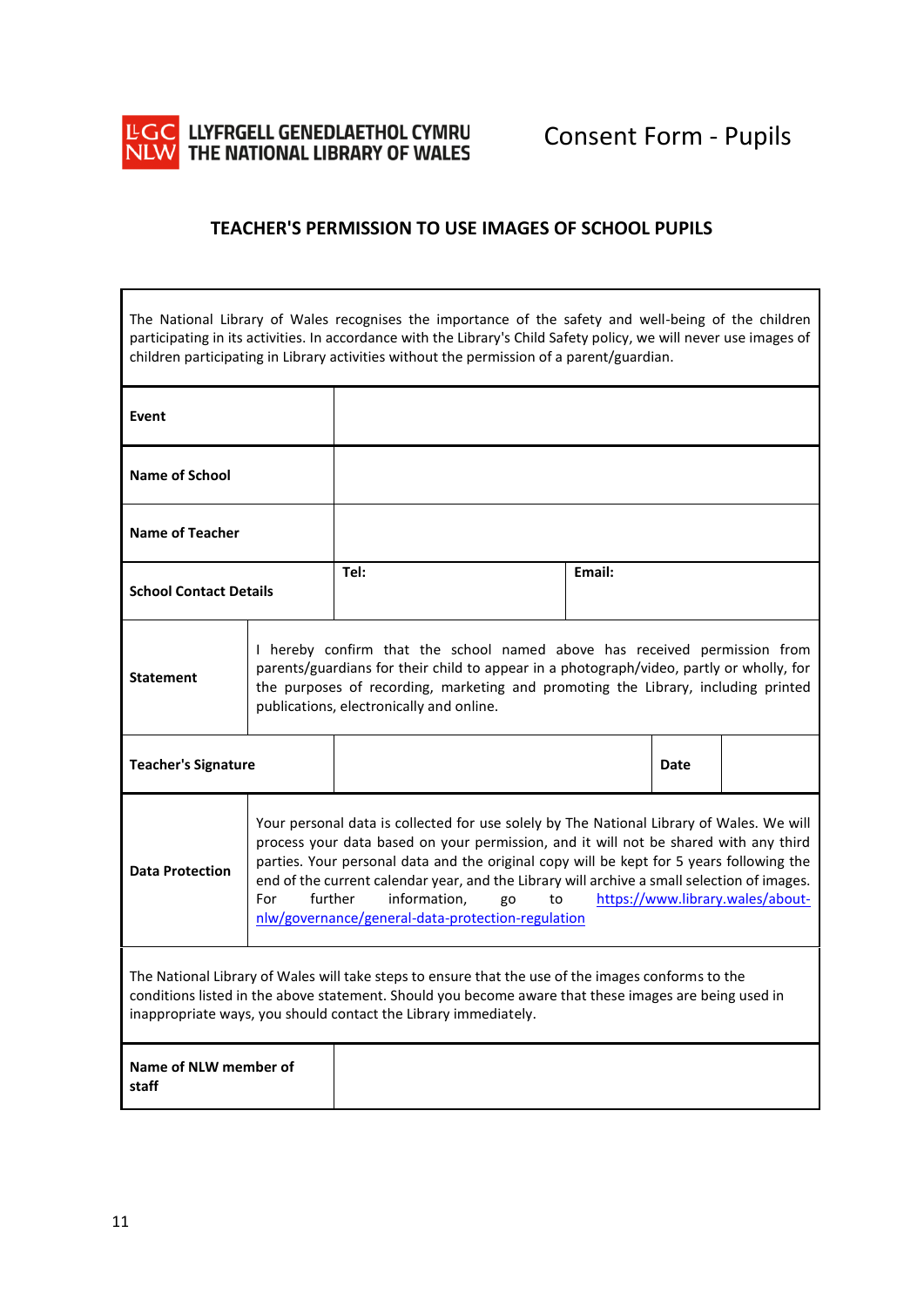# Appendix 2 - Information for users of the Education Service

#### **Planning your visit**

Before you visit the Library, you will need to contact us to discuss the details of your visit. The National Library of Wales Education Service is responsible for visits by schools, groups of students, colleges, families providing formal education, and lifelong learners.

Email [education@library.wales](mailto:addysg@llyfrgell.cymru) Tel: 01970 632913 / 632988

#### **How to get to NLW**

The National Library of Wales is situated on Penglais Hill in Aberystwyth. Our postal address is: The National Library of Wales, Aberystwyth, Ceredigion SY23 3BU. Details of how to reach [the Library](https://www.llyfrgell.cymru/ymweld-a-ni/cyn-ymweld/sut-i-gyrraedd-llgc) by car, train or bus are available on this page. There are dedicated parking spaces for buses in the car park at The National Library of Wales, as well as convenient disabled parking spaces at the side of the Library.

#### **Information for groups**

We hope that you enjoy your visit to The National Library of Wales. The following information is for groups visiting the Education Service:

- When arriving at the Library, please come to Reception and tell us that you have arrived.
- The Education Service has a dedicated area where visitors can safely leave their coats and bags.
- Visiting groups can use one of the Education rooms to eat their packed lunch.
- The Library has a shop selling products for all ages.
- If your group intends using the Library cafe, please mention this when organising your visit.
- Pen Dinas Cafe sells all sorts of drinks, hot meals, sandwiches, paninis, jacket potatoes, soup, home-made cakes and other snacks,
- There are toilets in various areas of the building, and this includes the toilets next to the Education rooms.
- Pupils remain the responsibility of the school throughout the visit, including lunch time.
- We recommend that group leaders contact us for a detailed discussion on the visit and to prepare in order to assess any potential risks to the group.